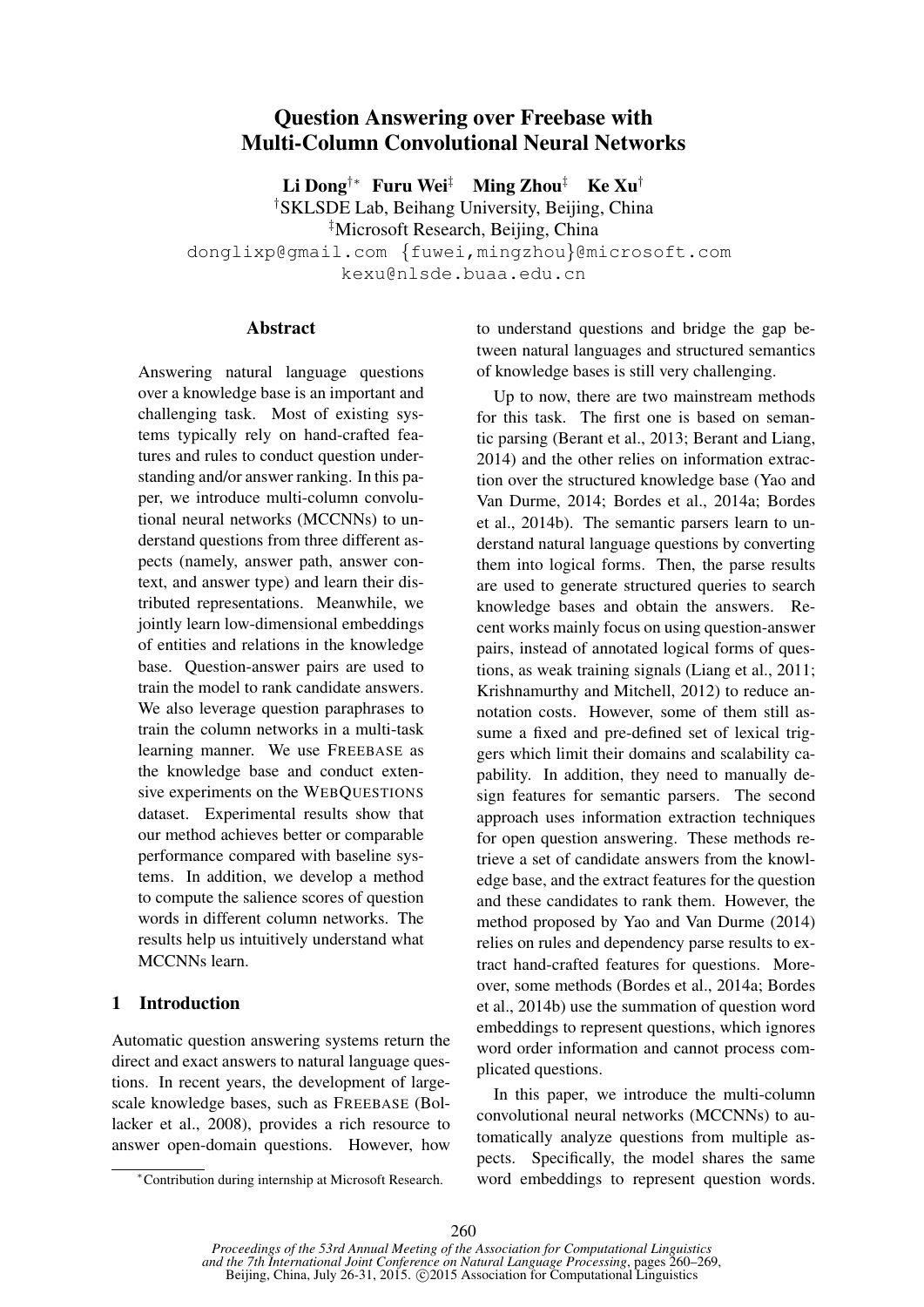MCCNNs use different column networks to extract answer types, relations, and context information from the input questions. The entities and relations in the knowledge base (namely FREE-BASE in our experiments) are also represented as low-dimensional vectors. Then, a score layer is employed to rank candidate answers according to the representations of questions and candidate answers. The proposed information extraction based method utilizes question-answer pairs to automatically learn the model without relying on manually annotated logical forms and hand-crafted features. We also do not use any pre-defined lexical triggers and rules. In addition, the question paraphrases are also used to train networks and generalize for the unseen words in a multi-task learning manner. We have conducted extensive experiments on WE-BQUESTIONS. Experimental results illustrate that our method outperforms several baseline systems.

The contributions of this paper are three-fold:

- We introduce multi-column convolutional neural networks for question understanding without relying on hand-crafted features and rules, and use question paraphrases to train the column networks and word vectors in a multi-task learning manner;
- We jointly learn low-dimensional embeddings for the entities and relations in FREE-BASE with question-answer pairs as supervision signals;
- We conduct extensive experiments on the WEBQUESTIONS dataset, and provide some intuitive interpretations for MCCNNs by developing a method to detect salient question words in the different column networks.

## 2 Related Work

The state-of-the-art methods for question answering over a knowledge base can be classified into two classes, i.e., semantic parsing based and information retrieval based.

Semantic parsing based approaches aim at learning semantic parsers which parse natural language questions into logical forms and then query knowledge base to lookup answers. The most important step is mapping questions into predefined logical forms, such as combinatory categorial grammar (Cai and Yates, 2013) and dependencybased compositional semantics (Liang et al.,

2011). Some semantic parsing based systems required manually annotated logical forms to train the parsers (Zettlemoyer and Collins, 2005; Kwiatkowski et al., 2010). These annotations are relatively expensive. So recent works (Liang et al., 2011; Kwiatkowski et al., 2013; Berant et al., 2013; Berant and Liang, 2014; Bao et al., 2014; Reddy et al., 2014) mainly aimed at using weak supervision (question-answer pairs) to effectively train semantic parsers. These methods achieved comparable results without using logical forms annotated by experts. However, some methods relied on lexical triggers or manually defined features.

On the other hand, information retrieval based systems retrieve a set of candidate answers and then conduct further analysis to obtain answers. Their main difference is how to select correct answers from the candidate set. Yao and Van Durme (2014) used rules to extract question features from dependency parse of questions, and used relations and properties in the retrieved topic graph as knowledge base features. Then, the production of these two kinds of features was fed into a logistic regression model to classify the question's candidate answers into correct/wrong. In contrast, we do not use rules, dependency parse results, or hand-crafted features for question understanding. Some other works (Bordes et al., 2014a; Bordes et al., 2014b) learned low-dimensional vectors for question words and knowledge base constitutes, and used the sum of vectors to represent questions and candidate answers. However, simple vector addition ignores word order information and highorder n-grams. For example, the question representations of *who killed A* and *who A killed* are same in the vector addition model. We instead use multi-column convolutional neural networks which are more powerful to process complicated question patterns. Moreover, our multi-column network architecture distinguishes between information of answer type, answer path and answer context by learning multiple column networks, while the addition model mixes them together.

Another line of related work is applying deep learning techniques for the question answering task. Grefenstette et al. (2014) proposed a deep architecture to learn a semantic parser from annotated logic forms of questions. Iyyer et al. (2014) introduced dependency-tree recursive neural networks for the quiz bowl game which asked players to answer an entity for a given paragraph. Yu et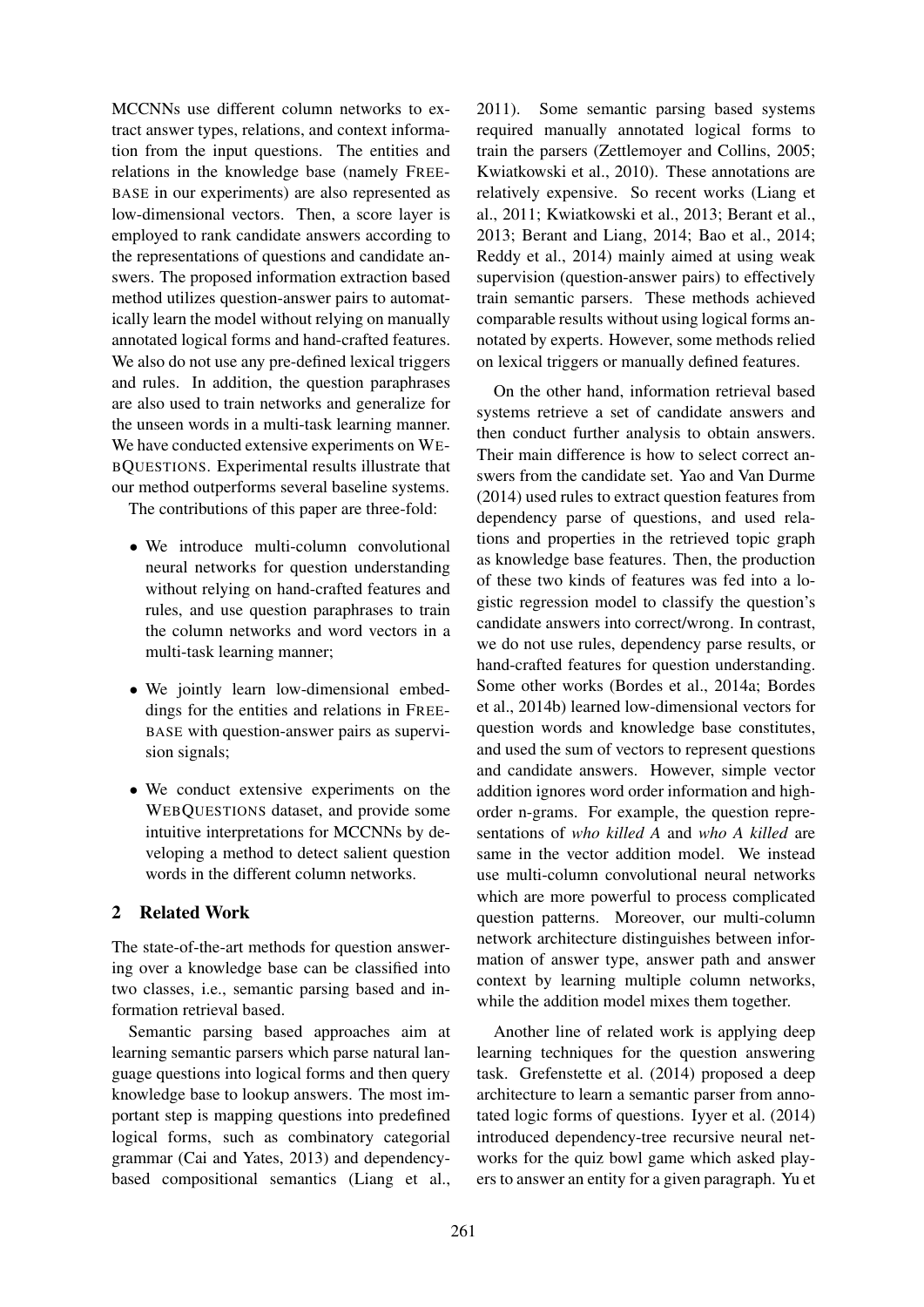al. (2014) proposed a bigram model based on convolutional neural networks to select answer sentences from text data. The model learned a similarity function between questions and answer sentences. Yih et al. (2014) used convolutional neural networks to answer single-relation questions on REVERB (Fader et al., 2011). However, the system worked on relation-entity triples instead of more structured knowledge bases. For instance, the question shown in Figure 1 is answered by using several triples in FREEBASE. Also, we can utilize richer information (such as entity types) in structured knowledge bases.

### 3 Setup

Given a natural language question  $q = w_1 \dots w_n$ , we retrieve related entities and properties from FREEBASE and use them as the candidate answers  $C_q$ . Our goal is to score these candidates and predict answers. For instance, the correct output of the question *when did Avatar release in UK* is *2009-12-17*. It should be noted that there may be several correct answers for a question. In order to train the model, we use question-answer pairs without annotated logic forms. We further describe the datasets used in our work as follows: WebQuestions This dataset (Berant et al., 2013)

contains 3,778 training instances and 2,032 test instances. We further split the training instances into the training set and the development set by 80%/20%. The questions were collected by querying the Google Suggest API. A breadth-first search beginning with *wh-* was conducted. Then, answers were annotated in Amazon Mechanical Turk. All the answers can be found in FREEBASE.

Freebase It is a large-scale knowledge base that consists of general facts (Bollacker et al., 2008). These facts are organized as subject-propertyobject triples. For example, the fact *Avatar is directed by James Cameron* is represented by (/m/0bth54, film.film.directed by, /m/03 gd) in RDF format. The preprocess method presented in (Bordes et al., 2014a) was used to make FREE-BASE fit in memory. Specifically, we kept the triples where one of the entities appeared in the training/development set of WEBQUESTIONS or CLUEWEB extractions provided in (Lin et al., 2012), and removed the entities appearing less than five times. Then, we obtained 18M triples that contained 2.9M entities and 7k relation types. As described in (Bordes et al., 2014a), this preprocess method does not ease the task because WE-BQUESTIONS only contains about 2k entities.

WikiAnswers Fader et al. (2013) extracted the similar questions on WIKIANSWERS and used them as question paraphrases. There are 350,000 paraphrase clusters which contain about two million questions. They are used to generalize for unseen words and question patterns.

### 4 Methods

The overview of our framework is shown in Figure 1. For instance, for the question *when did Avatar release in UK*, the related nodes of the entity *Avatar* are queried from FREEBASE. These related nodes are regarded as candidate answers  $(C_q)$ . Then, for every candidate answer a, the model predicts a score  $S(q, a)$  to determine whether it is a correct answer or not.

We use multi-column convolutional neural networks (MCCNNs) to learn representations of questions. The models share the same word embeddings, and have multiple columns of convolutional neural networks. The number of columns is set to three in our QA task. These columns are used to analyze different aspects of a question, i.e., answer path, answer context, and answer type. The vector representations learned by these columns are denoted as  $f_1(q)$ ,  $f_2(q)$ ,  $f_3(q)$ . We also learn embeddings for the candidate answers appeared in FREEBASE. For every candidate answer a, we compute its vector representations and denote them as  $\mathbf{g}_1(a)$ ,  $\mathbf{g}_2(a)$ ,  $\mathbf{g}_3(a)$ . These three vectors correspond to the three aspects used in question understanding. Using these vector representations defined for questions and answers, we can compute the score for the question-answer pair  $(q, a)$ . Specifically, the scoring function  $S(q, a)$  is defined as:

$$
S(q, a) = \underbrace{\mathbf{f}_1(q)^{\mathsf{T}} \mathbf{g}_1(a)}_{answer \ path} + \underbrace{\mathbf{f}_2(q)^{\mathsf{T}} \mathbf{g}_2(a)}_{answer \ context} + \underbrace{\mathbf{f}_3(q)^{\mathsf{T}} \mathbf{g}_3(a)}_{answer \ type}
$$
\n(1)

where  $f_i(q)$  and  $g_i(q)$  have the same dimension. As shown in Figure 1, the score layer computes scores and adds them together.

#### 4.1 Candidate Generation

The first step is to retrieve candidate answers from FREEBASE for a question. Questions should contain an identified entity that can be linked to the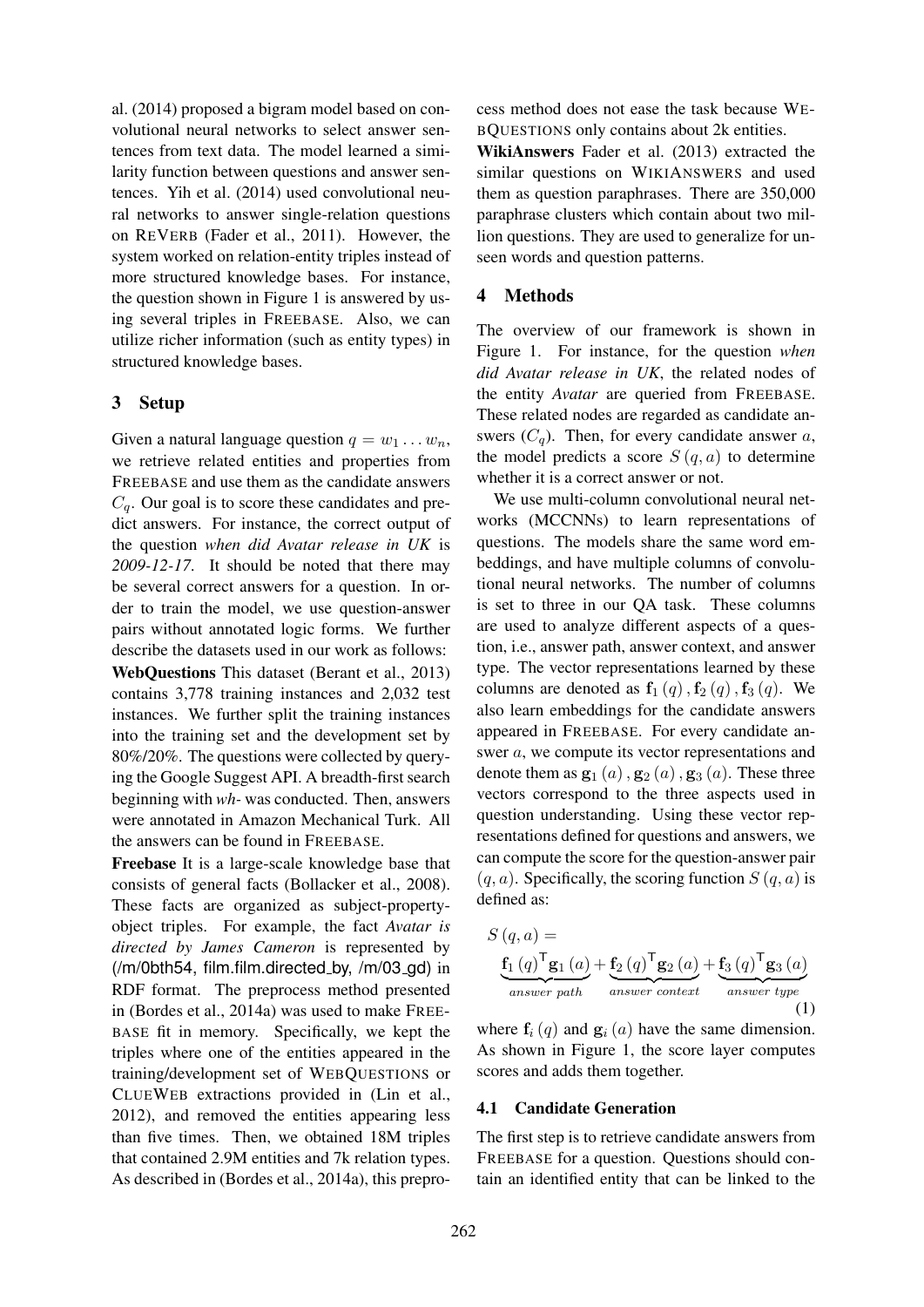

Figure 1: Overview for the question-answer pair *(when did Avatar release in UK, 2009-12-17)*. Left: network architecture for question understanding. Right: embedding candidate answers.

knowledge base. We use the Freebase Search API (Bollacker et al., 2008) to query named entities in a question. If there is not any named entity, noun phrases are queried. We use the top one entity in the ranked list returned by the API. This entity resolution method was also used in (Yao and Van Durme, 2014). Better methods can be developed, while it is not the focus of this paper. Then, all the 2-hops nodes of the linked entity are regarded as the candidate answers. We denote the candidate set for the question q as  $C_q$ .

### 4.2 MCCNNs for Question Understanding

MCCNNs use multiple convolutional neural networks to learn different aspects of questions from shared input word embeddings. For every single column, the network structure presented in (Collobert et al., 2011) is used to tackle the variablelength questions.

We present the model in the left part of Figure 1. Specifically, for the question  $q = w_1 \dots w_n$ , the lookup layer transforms every word into a vector  $\mathbf{w}_j = \mathbf{W}_v \mathbf{u}(w_j)$ , where  $\mathbf{W}_v \in \mathbb{R}^{d_v \times |V|}$  is the word embedding matrix,  $\mathbf{u}(w_j) \in \{0, 1\}^{|V|}$  is the one-hot representation of  $w_i$ , and |V| is the vocabulary size. The word embeddings are parameters, and are updated in the training process.

Then, the convolutional layer computes representations of the words in sliding windows. For the i-th column of MCCNNs, the convolutional layer computes *n* vectors for question *q*. The *j*- th vector is:

$$
\mathbf{x}_{j}^{(i)} = \mathbf{h} \left( \mathbf{W}^{(i)} \left[ \mathbf{w}_{j-s}^{\mathsf{T}} \dots \mathbf{w}_{j}^{\mathsf{T}} \dots \mathbf{w}_{j+s}^{\mathsf{T}} \right]^\mathsf{T} + \mathbf{b}^{(i)} \right)
$$
(2)

where  $(2s + 1)$  is the window size,  $\mathbf{W}^{(i)} \in$  $\mathbb{R}^{d_q \times (2s+1)d_v}$  is the weight matrix of convolutional layer,  $\mathbf{b}^{(i)} \in \mathbb{R}^{d_q \times 1}$  is the bias vector, and  $\mathbf{h}(\cdot)$  is the nonlinearity function (such as softsign, tanh, and sigmoid). Paddings are used for left and right absent words.

Finally, a max-pooling layer is followed to obtain the fixed-size vector representations of questions. The max-pooling layer in the  $i$ -th column of MCCNNs computes the representation of the question  $q$  via:

$$
\mathbf{f}_{i}(q) = \max_{j=1,...,n} \{ \mathbf{x}_{j}^{(i)} \}
$$
 (3)

where  $\max\{\cdot\}$  is an element-wise operator over vectors.

#### 4.3 Embedding Candidate Answers

Vector representations  $\mathbf{g}_1(a)$ ,  $\mathbf{g}_2(a)$ ,  $\mathbf{g}_3(a)$  are learned for the candidate answer a. The vectors are employed to represent different aspects of a. The embedding methods are described as follows: Answer Path The answer path is the set of relations between the answer node and the entity asked in question. As shown in Figure 1, the 2-hops path between the entity *Avatar* and the correct answer is (film.film.release\_date\_s,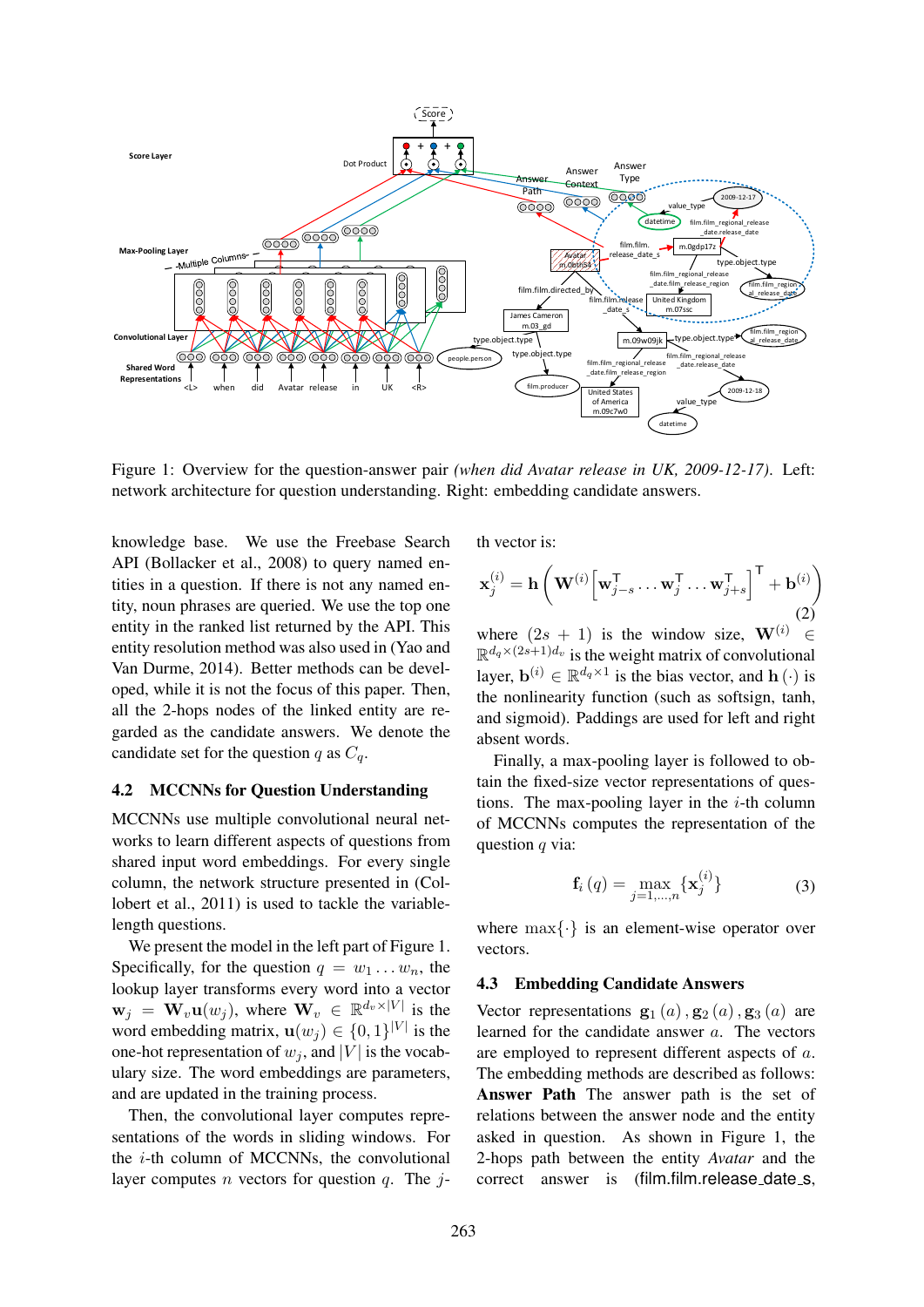film.film\_regional\_release\_date.release\_date). The vector representation  $\mathbf{g}_1(a)$  is computed via  $\mathbf{g}_1(a) =$  $\frac{1}{\|\mathbf{u}_p(a)\|_1} \mathbf{W}_p \mathbf{u}_p(a)$ , where  $\|\cdot\|_1$ is 1-norm,  $\mathbf{u}_p(a) \in \mathbb{R}^{|R| \times 1}$  is a binary vector which represents the presence or absence of every relation in the answer path,  $\mathbf{W}_p \in \mathbb{R}^{d_q \times |R|}$  is the parameter matrix, and  $|R|$  is the number of relations. In other words, the embeddings of relations that appear on the answer path are averaged.

Answer Context The 1-hop entities and relations connected to the answer path are regarded as the answer context. It is used to deal with constraints in questions. For instance, as shown in Figure 1, the release date of Avatar in UK is asked, so it is not enough that only the triples on answer path are considered. With the help of context information, the release date in UK has a higher score than in USA. The context representation is  $\mathbf{g}_2(a) = \frac{1}{\|\mathbf{u}_c(a)\|_1} \mathbf{W}_c \mathbf{u}_c(a)$ , where  $\mathbf{W}_c \in \mathbb{R}^{d_q \times |C|}$ is the parameter matrix,  $\mathbf{u}_c(a) \in \mathbb{R}^{|C| \times 1}$  is a binary vector expressing the presence or absence of context nodes, and  $|C|$  is the number of entities and relations which appear in answer context.

Answer Type Type information in FREEBASE is an important clue to score candidate answers. As illustrated in Figure 1, the type of *2009-12-17* is datetime, and the type of *James Cameron* is people.person and film.producer. For the example question *when did Avatar release in UK*, the candidate answers whose types are datetime should be assigned with higher scores than others. The vector representation is defined as  $\mathbf{g}_3(a)$  =  $\frac{1}{\|\mathbf{u}_t(a)\|_1} \mathbf{W}_t \mathbf{u}_t(a)$ , where  $\mathbf{W}_t \in \mathbb{R}^{d_q \times |T|}$  is the matrix of type embeddings,  $\mathbf{u}_t(a) \in \mathbb{R}^{|T| \times 1}$  is a binary vector which indicates the presence or absence of answer types, and  $|T|$  is the number of types. In our implementation, we use the relation common.topic.notable types to query types. If a candidate answer is a property value, we instead use its value type (e.g., float, string, datetime).

#### 4.4 Model Training

For every correct answer  $a \in A_q$  of the question q, we randomly sample  $k$  wrong answers  $a'$  from the set of candidate answers  $C_q$ , and use them as negative instances to estimate parameters. To be more specific, the hinge loss is considered for pairs  $(q, a)$  and  $(q, a')$ :

$$
l(q, a, a') = (m - S(q, a) + S(q, a'))_{+}
$$
 (4)

where  $S(\cdot, \cdot)$  is the scoring function defined in Equation  $(1)$ ,  $m$  is the margin parameter employed to regularize the gap between two scores, and  $(z)_+$  = max $\{0, z\}$ . The objective function is:

$$
\min \sum_{q} \frac{1}{|A_q|} \sum_{a \in A_q} \sum_{a' \in R_q} l\left(q, a, a'\right) \qquad (5)
$$

where  $|A_q|$  is the number of correct answers, and  $R_q \subseteq C_q \setminus A_q$  is the set of k wrong answers.

The back-propagation algorithm (Rumelhart et al., 1986) is used to train the model. It backpropagates errors from top to the other layers. Derivatives are calculated and gathered to update parameters. The AdaGrad algorithm (Duchi et al., 2011) is then employed to solve this non-convex optimization problem. Moreover, the max-norm regularization (Srebro and Shraibman, 2005; Srivastava et al., 2014) is used for the column vectors of parameter matrices.

#### 4.5 Inference

During the test, we retrieve all the candidate answers  $C_q$  for the question q. For every candidate  $\hat{a}$ , we compute its score  $S(q, \hat{a})$ . Then, the candidate answers with the highest scores are regarded as predicted results.

Because there may be more than one correct answers for some questions, we need a criterion to determine the score threshold. Specifically, the following equation is used to determine outputs:

$$
\hat{A}_q = \{ \hat{a} \mid \hat{a} \in C_q \text{ and } \max_{a' \in C_q} \{ S(q, a') \} - S(q, \hat{a}) < m \} \tag{6}
$$

where  $m$  is the margin defined in Equation (4). The candidates whose scores are not far from the best answer are regarded as predicted results.

Some questions may have a large set of candidate answers. So we use a heuristic method to prune their candidate sets. To be more specific, if the number of candidates on the same answer path is greater than 200, we randomly keep 200 candidates for this path. Then, we score and rank all these generated candidate answers together. If one of the candidates on the pruned path is regarded as a predicted answer, we further score the other candidates that are pruned on this path and determine the final results.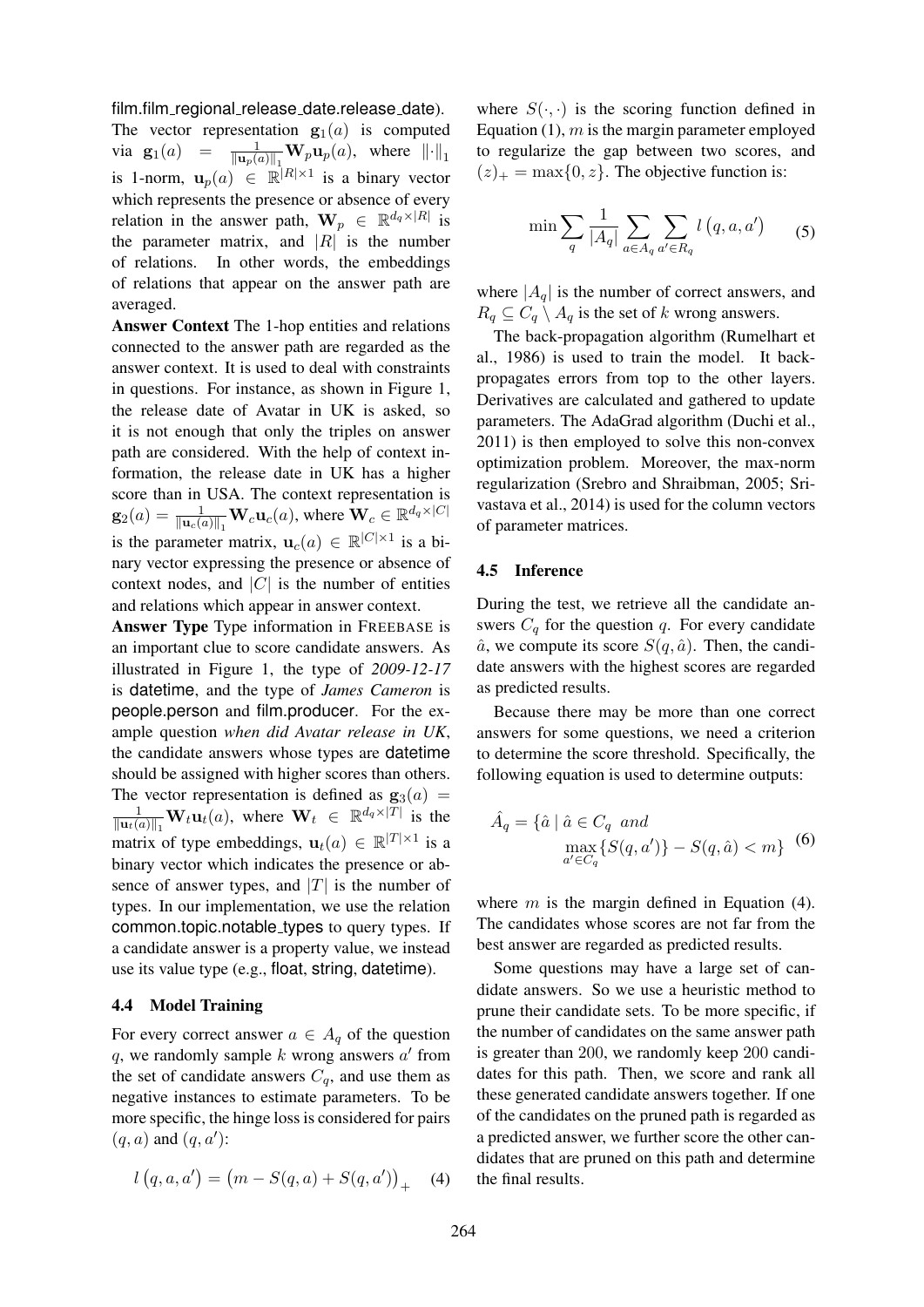### 4.6 Question Paraphrases for Multi-Task Learning

We use the question paraphrases dataset WIKIAN-SWERS to generalize for words and question patterns which are unseen in the training set of question-answer pairs. The question understanding results of paraphrases should be same. Consequently, the representations of two paraphrases computed by the same column of MCCNNs should be similar. We use dot similarity to define the hinge loss  $l_p$  ( $q_1$ ,  $q_2$ ,  $q_3$ ) as:

$$
l_{p}(q_{1}, q_{2}, q_{3}) = \sum_{i=1}^{3} (m_{p} - \mathbf{f}_{i}(q_{1})^{\mathsf{T}} \mathbf{f}_{i}(q_{2}) + \mathbf{f}_{i}(q_{1})^{\mathsf{T}} \mathbf{f}_{i}(q_{3}))_{+}
$$
\n(7)

where  $q_1, q_2$  are questions in the same paraphrase cluster  $P$ ,  $q_3$  is randomly sampled from another cluster, and  $m_p$  is the margin. The objective function is defined as:

$$
\min \sum_{P} \sum_{q_1, q_2 \in P} \sum_{q_3 \in R_P} l_p(q_1, q_2, q_3) \tag{8}
$$

where  $R_P$  contains  $k_p$  questions which are randomly sampled from other clusters. The same optimization algorithm described in Section 4.4 is used to update parameters.

### 5 Experiments

In order to evaluate the model, we use the dataset WEBQUESTIONS (Section 3) to conduct experiments.

Settings The development set is used to select hyper-parameters in the experiments. The nonlinearity function  $f = \tanh$  is employed. The dimension of word vectors is set to 25. They are initialized by the pre-trained word embeddings provided in (Turian et al., 2010). The window size of MCCNNs is 5. The dimension of the pooling layers and the dimension of answer embeddings are set to 64. The parameters are initialized by the techniques described in (Bengio, 2012). The max value used for max-norm regularization is 3. The initial learning rate used in AdaGrad is set to 0.01. A mini-batch consists of 10 question-answer pairs, and every question-answer pair has  $k$  negative samples that are randomly sampled from its candidate set. The margin values in Equation (4) and Equation (7) is set to  $m = 0.5$  and  $m_p = 0.1$ .

| Method                    | F1   |      |
|---------------------------|------|------|
| (Berant et al., 2013)     | 31.4 |      |
| (Berant and Liang, 2014)  | 39.9 |      |
| (Bao et al., 2014)        | 37.5 |      |
| (Yao and Van Durme, 2014) | 33.0 |      |
| (Bordes et al., 2014a)    | 39.2 | 404  |
| (Bordes et al., 2014b)    | 29.7 | 31.3 |
| MCCNN (our)               |      |      |

Table 1: Evaluation results on the test split of WE-BQUESTIONS.

#### 5.1 Experimental Results

The evaluation metrics macro F1 score (Berant et al., 2013) and precision  $@1$  (Bordes et al., 2014a) are reported. We use the official evaluation script provided by Berant et al. (2013) to compute the F1 score. Notably, the F1 score defined in (Yao and Van Durme, 2014) is slightly different from others (how to compute scores for the questions without predicted results). We instead use the original definition in experiments.

As shown in Table 1, our method achieves better or comparable results than baseline methods on WEBQUESTIONS. To be more specific, the first three rows are semantic parsing based methods, and the other baselines are information extraction based methods. These approaches except (Bordes et al., 2014a; Bordes et al., 2014b) rely on handcrafted features and predefined rules. The results show that automatically question understanding can be as good as the models using manually designed features. Besides, our multi-column convolutional neural networks based model outperforms the methods that use the sum of word embeddings as question representations (Bordes et al., 2014a; Bordes et al., 2014b).

#### 5.2 Model Analysis

We also conduct ablation experiments to compare the results using different experiment settings. As shown in Table 2, the abbreviation *w/o* means removing a particular part from the model. We find that answer path information is most important among these three columns, and answer type information is more important than answer context information. The reason is that answer path and answer type are more direct clues for questions, but answer context is used to handle additional constraints in questions which are less common in the dataset. Moreover, we compare to the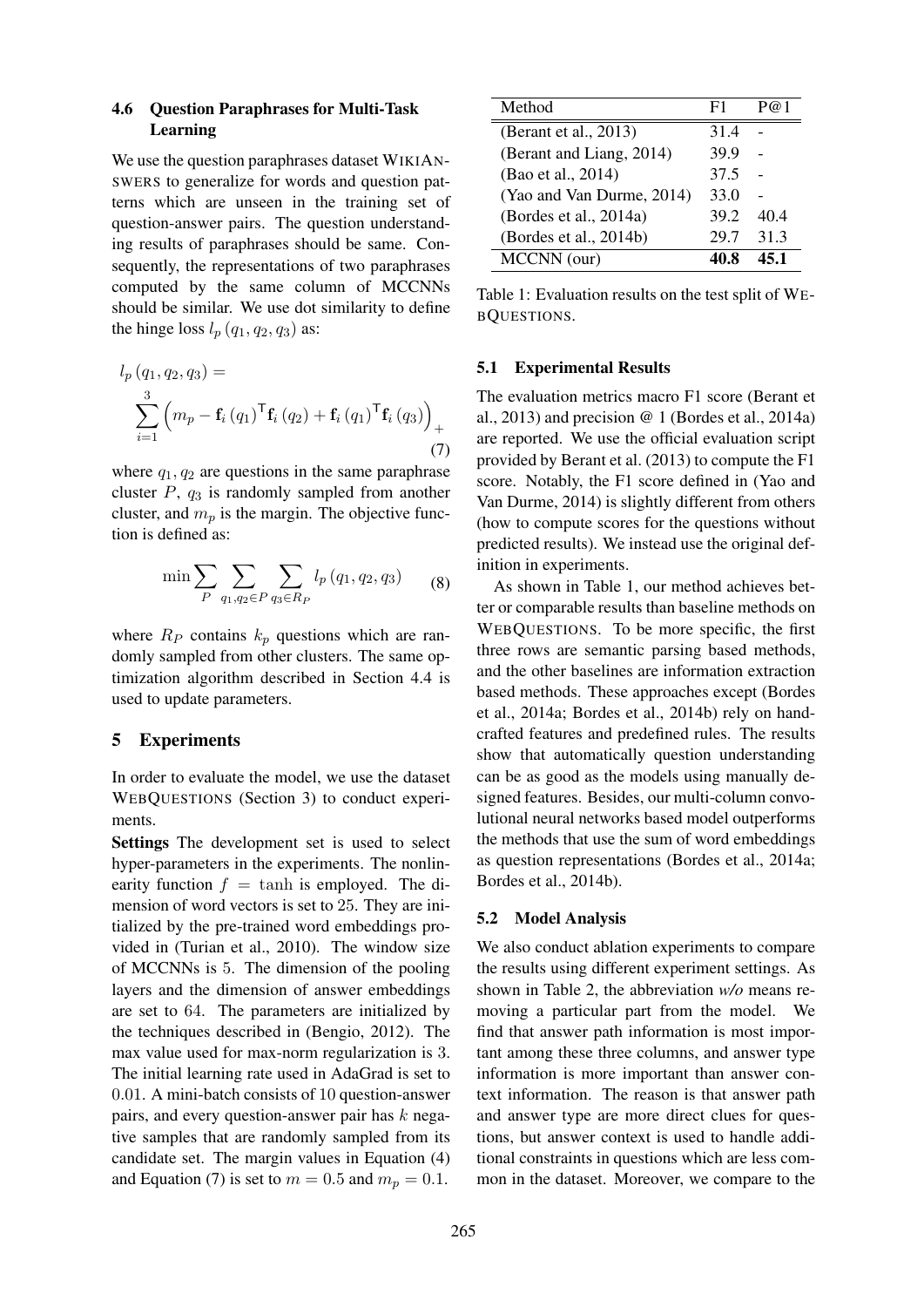| Setting                | F1   | P@1  |
|------------------------|------|------|
| all                    | 40.8 | 45.1 |
| w/o path               | 32.5 | 37.1 |
| w/o type               | 37.7 | 40.9 |
| $w$ / $\alpha$ context | 39.1 | 41.0 |
| w/o multi-column       | 38.4 | 41.8 |
| w/o paraphrase         | 40.0 | 43.9 |
| 1-hop                  | 29.3 | 32.2 |

Table 2: Evaluation results of different settings on the test split of WEBQUESTIONS. w/o path/type/context: without using the specific column. w/o multi-column: tying parameters of multiple columns. w/o paraphrase: without using question paraphrases for training. 1-hop: using 1 hop paths to generate candidate answers.

model using single-column networks (w/o multicolumn), i.e., tying the parameters of different columns. The results indicate that using multiple columns to understand questions from different aspects improves the performance. Besides, we find that using question paraphrases in a multi-task learning manner contributes to the performance. In addition, we evaluate the results only using 1 hop paths to generate candidate answers. Compared to using 2-hops paths, we find that the performance drops significantly. This indicates only using the nodes directly connected to the queried entity in FREEBASE cannot handle many questions.

#### 5.3 Salient Words Detection

In order to analyze the model, we detect salient words in questions. The salience score of a question word depends on how much the word affects the computation of question representation. In other words, if a word plays more important role in the model, its salience score should be larger.

We compute several salience scores for a same word to illustrate its importance in different columns of networks. For the  $i$ -th column, the salience score of word  $w_j$  in the question  $q = w_1^n$ is defined as:

$$
e_i(w_j) = \left\| \mathbf{f}_i(w_1^n) - \mathbf{f}_i\left(w_1^{j-1} w_j' w_{j+1}^n\right) \right\|_2 \quad (9)
$$

where the word  $w_j$  is replaced with  $w'_j$ , and  $\left\| \cdot \right\|_2$ denotes Euclidean norm. In practice, we replace  $w_i$  with several stop words (such as *is*, *to*, and *a*), and then compute their average score.



Figure 2: Salient words detection results for questions. From left to right, the three bars of every word correspond to salience scores in answer path column, answer type column, and answer context column, respectively. The salience scores are normalized by the max values of different columns.

As shown in Figure 2, we compute salience scores for several questions, and normalize them by the max values in different columns. We clearly see that these words play different roles in a question. The overall conclusion is that the *wh-* words (such as *what*, *who* and *where*) tend to be important for question understanding. Moreover, nouns dependent of the *wh-* words and verbs are important clues to obtain question representations. For instance, the figure demonstrates that the nouns *type*/*country*/*leader* and the verbs *speak*/*located* are salient in the columns of networks. These observations agree with previous works (Li and Roth, 2002). Some manually defined rules (Yao and Van Durme, 2014) used in the question answering task are also based on them.

#### 5.4 Examples

Question representations computed by different columns of MCCNNs are used to query their most similar neighbors. We use cosine similarity in experiments. This experiment demonstrates whether the model learns different aspects of questions. For example, if a column of networks is employed to analyze answer types, the answer types of nearest questions should be same as the query.

As shown in Table 3, these three columns of table correspond to different columns of networks. To be more specific, the first column is used to process answer path. We find that the model learns different question patterns for the same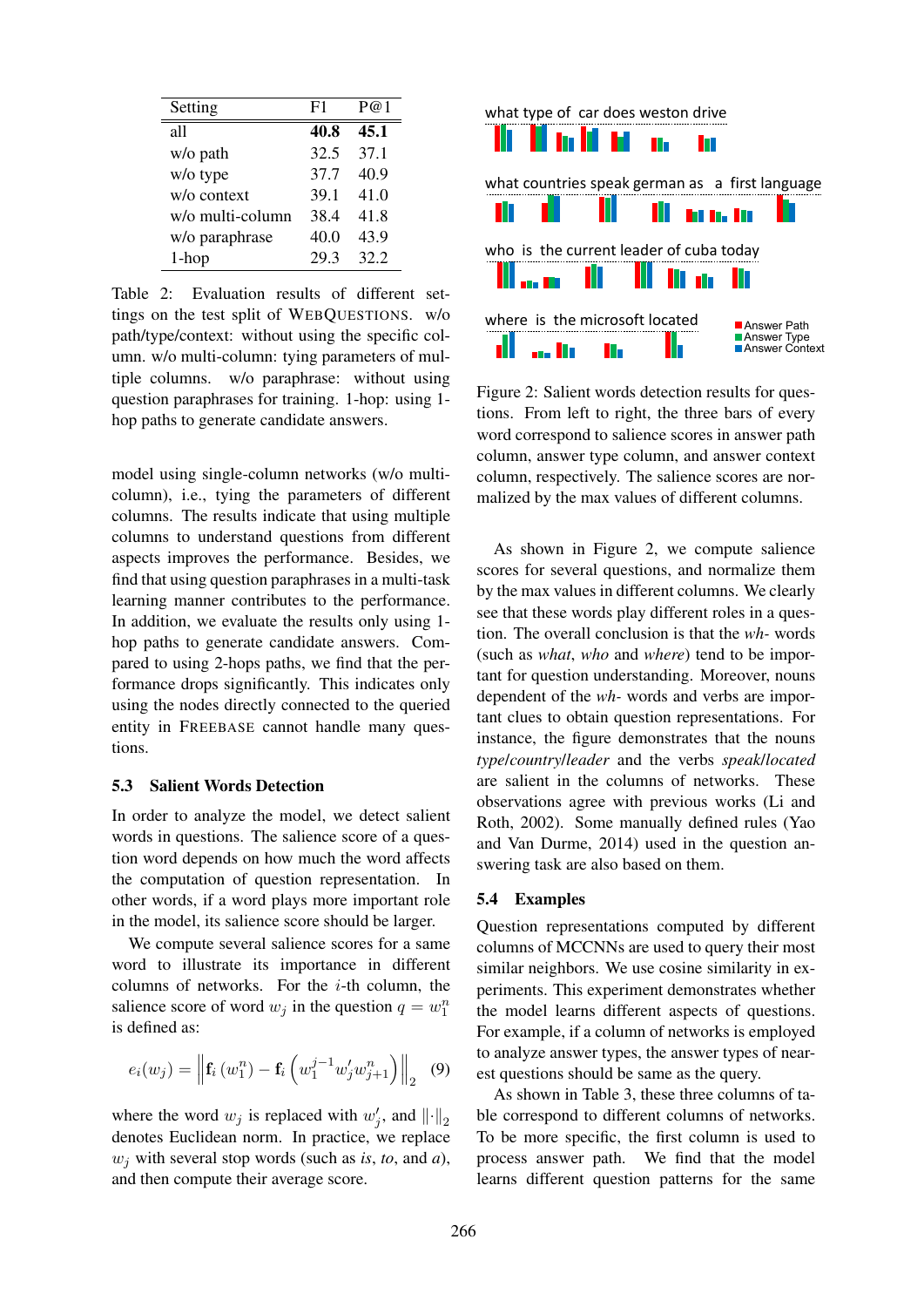| Column 1 (Answer Path)                   | Column 2 (Answer Type)                                        | Column 3 (Answer Context)                   |
|------------------------------------------|---------------------------------------------------------------|---------------------------------------------|
| what to do in hollywood can this weekend | where be george washington originally from                    | where do charle draw go to college          |
| what to do in midland tx this weekend    | where be george washington carver from                        | where do kevin love go to college           |
| what to do in cancun with family         | where be george bush from                                     | where do pauley perrette go to college      |
| what to do at fairfield can              | where be the thame river source                               | where do kevin jame go to college           |
| what to see in downtown asheville nc     | where be the main headquarters of google                      | where do charle draw go to high school      |
| what to see in toronto top 10            | in what town do ned kelly and he family grow up               | where do draw bree go to college wikianswer |
| who found collegehumor                   | who be the leader of north korea today                        | who be judy garland father                  |
| who found the roanoke settlement         | who be the leader of syrium now                               | who be clint eastwood date                  |
| who own skywest                          | who be the leader of cuba 2012                                | who be emma stone father                    |
| who start mary kay                       | who be the leader of france 2012                              | who be robin robert father                  |
| who be the owner of kfc                  | who be the current leader of cuba today                       | who miley cyrus engage to                   |
| who own wikimedium foundation            | who be the minority leader of the house of representative now | who be chri cooley marry to                 |
| what type of money do japanese use       | what be the two official language of paraguay                 | what be the timezone in vancouver           |
| what kind of money do japanese use       | what be the local language of israel                          | what be my timezone in californium          |
| what type of money do jamaica use        | what be the four official language of nigerium                | what be los angeles california time zone    |
| what type of currency do brazil use      | what be the official language of jamaica                      | what be my timezone in oklahoma             |
| what type of money do you use in cuba    | what be the dominant language of jamaica                      | what be my timezone in louisiana            |
| what money do japanese use               | what be the official language of brazil now                   | what be the time zone in france             |

Table 3: Using question representations obtained by different column networks to query the nearest neighbors. From left to right, the three columns are used to analyze information about answer path, answer type, and answer context, respectively. Lemmatization is used to better show question patterns.

path. For instance, the vector representations of "*who found/own/start \**" and "*who be the owner of \**" obtained by the first column are similar. The second column is employed to extract answer type information from questions. The answer types of example questions in Table 3 are same, while they may ask different relations. The third column learns to embed question information into answer context. We find that the similar questions are clustered together by this column.

### 5.5 Error Analysis

We investigate the predicted results on the development set, and show several error causes as follows.

Candidate Generation Some entity mentions in questions are linked incorrectly, hence we cannot obtain the desired candidate answers. As described in (Yao and Van Durme, 2014), the Freebase Search API returned correct entities for 86.4% of questions in top one results. Because some questions use the abbreviation or a part of its mention to express an entity. For example, it is not trivial to link *jfk* to *John F. Kennedy* in the question "*where did jfk and his wife live*". A better entity retrieval step should be developed for the open question answering scenario.

Time-Aware Questions We need to compare date values for some time-aware questions. For instance, to answer the question "*who is johnny cash's first wife*", we have to know the order of several marriages by comparing the marriage date. Its correct response should contain only one entity (*vivian liberto*). However, our system additionally outputs *june carter cash* who is his second wife, because both the candidate answers are connected to *johnny cash* by the relation people.person.spouse\_s. In order to solve this issue, we need to define some ad-hoc operators used for comparisons or develop more advanced semantic representations.

Ambiguous Questions Some questions are ambiguous to obtain their correct representations. For example, the question *what has anna kendrick been in* is used to ask what movies she has played in. This question does not have explicit clue words to indicate the meanings, so it is difficult to rank the candidates. Moreover, the question *who is aidan quinn* is employed to ask what his occupation is. It also lacks sufficient clues for question understanding, and using *who is* to ask occupation is rare in the training data.

## 6 Conclusion and Future Work

This paper presents a method for question answering over FREEBASE using multi-column convolutional neural networks (MCCNNs). MCCNNs share the same word embeddings, and use multiple columns of convolutional neural networks to learn the representations of different aspects of questions. Accordingly, we use low-dimensional embeddings to represent multiple aspects of candidate answers, i.e., answer path, answer type, and answer context. We estimate the parameters from question-answer pairs, and use question paraphrases to train the columns of MCCNNs in a multi-task learning manner. Experimental results on WEBQUESTIONS show that our approach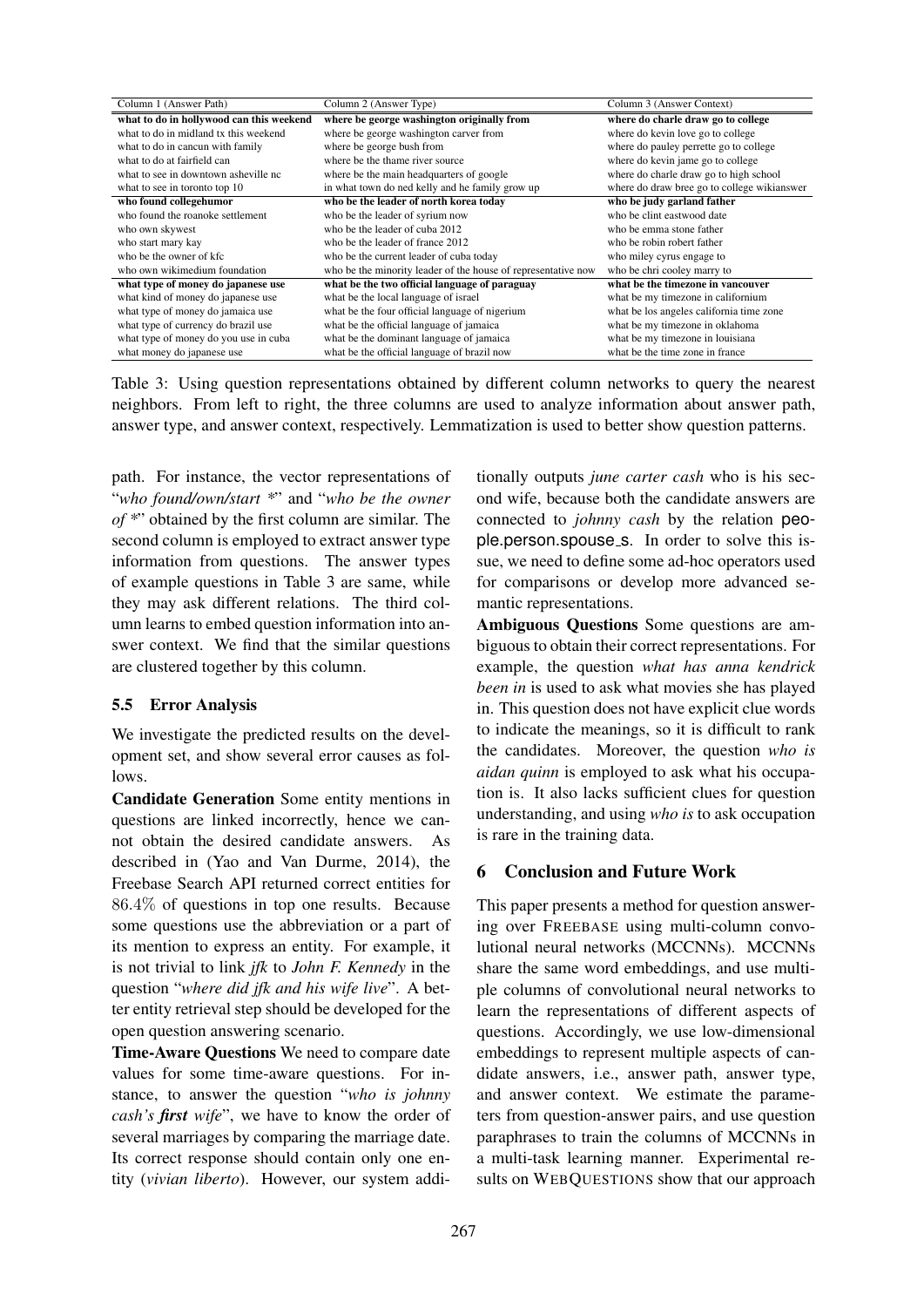achieves better or comparable performance comparing with baselines. There are several interesting directions that are worth exploring in the future. For instance, we are integrating more external knowledge source, such as CLUEWEB (Lin et al., 2012), to train MCCNNs in a multi-task learning manner. Furthermore, as our model is capable of detecting the most important words in a question, it would be interesting to use the results to mine effective question patterns.

### Acknowledgments

This research was supported by NSFC (Grant No. 61421003) and the fund of the State Key Lab of Software Development Environment (Grant No. SKLSDE-2015ZX-05).

### References

- Junwei Bao, Nan Duan, Ming Zhou, and Tiejun Zhao. 2014. Knowledge-based question answering as machine translation. In *Proceedings of the 52nd Annual Meeting of the Association for Computational Linguistics (Volume 1: Long Papers)*, pages 967– 976. Association for Computational Linguistics.
- Yoshua Bengio. 2012. Practical recommendations for gradient-based training of deep architectures. In *Neural Networks: Tricks of the Trade*, pages 437– 478.
- Jonathan Berant and Percy Liang. 2014. Semantic parsing via paraphrasing. In *Proceedings of the 52nd Annual Meeting of the Association for Computational Linguistics (Volume 1: Long Papers)*, pages 1415–1425. Association for Computational Linguistics.
- Jonathan Berant, Andrew Chou, Roy Frostig, and Percy Liang. 2013. Semantic parsing on freebase from question-answer pairs. In *Proceedings of the 2013 Conference on Empirical Methods in Natural Language Processing*, pages 1533–1544. Association for Computational Linguistics.
- Kurt D. Bollacker, Colin Evans, Praveen Paritosh, Tim Sturge, and Jamie Taylor. 2008. Freebase: a collaboratively created graph database for structuring human knowledge. In *International Conference on Management of Data*, pages 1247–1250.
- Antoine Bordes, Sumit Chopra, and Jason Weston. 2014a. Question answering with subgraph embeddings. In *Proceedings of the 2014 Conference on Empirical Methods in Natural Language Processing (EMNLP)*, pages 615–620. Association for Computational Linguistics.
- Antoine Bordes, Jason Weston, and Nicolas Usunier. 2014b. Open question answering with weakly supervised embedding models. In *Machine Learning*

*and Knowledge Discovery in Databases - European Conference, ECML PKDD 2014, Nancy, France, September 15-19, 2014. Proceedings, Part I*, pages 165–180.

- Qingqing Cai and Alexander Yates. 2013. Large-scale semantic parsing via schema matching and lexicon extension. In *Proceedings of the 51st Annual Meeting of the Association for Computational Linguistics (Volume 1: Long Papers)*, pages 423–433. Association for Computational Linguistics.
- Ronan Collobert, Jason Weston, Léon Bottou, Michael Karlen, Koray Kavukcuoglu, and Pavel Kuksa. 2011. Natural language processing (almost) from scratch. *J. Mach. Learn. Res.*, 12:2493–2537, November.
- John Duchi, Elad Hazan, and Yoram Singer. 2011. Adaptive subgradient methods for online learning and stochastic optimization. *JMLR*, 12:2121–2159, July.
- Anthony Fader, Stephen Soderland, and Oren Etzioni. 2011. Identifying relations for open information extraction. In *Proceedings of the Conference on Empirical Methods in Natural Language Processing*, EMNLP '11, pages 1535–1545, Stroudsburg, PA, USA. Association for Computational Linguistics.
- Anthony Fader, Luke Zettlemoyer, and Oren Etzioni. 2013. Paraphrase-driven learning for open question answering. In *Proceedings of the 51st Annual Meeting of the Association for Computational Linguistics (Volume 1: Long Papers)*, pages 1608–1618. Association for Computational Linguistics.
- Edward Grefenstette, Phil Blunsom, Nando de Freitas, and Moritz Karl Hermann, 2014. *Proceedings of the ACL 2014 Workshop on Semantic Parsing*, chapter A Deep Architecture for Semantic Parsing, pages 22– 27. Association for Computational Linguistics.
- Mohit Iyyer, Jordan Boyd-Graber, Leonardo Claudino, Richard Socher, and Hal Daumé III. 2014. A neural network for factoid question answering over paragraphs. In *Proceedings of the 2014 Conference on Empirical Methods in Natural Language Processing (EMNLP)*, pages 633–644. Association for Computational Linguistics.
- Jayant Krishnamurthy and Tom M Mitchell. 2012. Weakly supervised training of semantic parsers. In *Proceedings of the 2012 Joint Conference on Empirical Methods in Natural Language Processing and Computational Natural Language Learning*, pages 754–765. Association for Computational Linguistics.
- Tom Kwiatkowski, Luke Zettlemoyer, Sharon Goldwater, and Mark Steedman. 2010. Inducing probabilistic ccg grammars from logical form with higherorder unification. In *Proceedings of the 2010 conference on empirical methods in natural language processing*, pages 1223–1233. Association for Computational Linguistics.